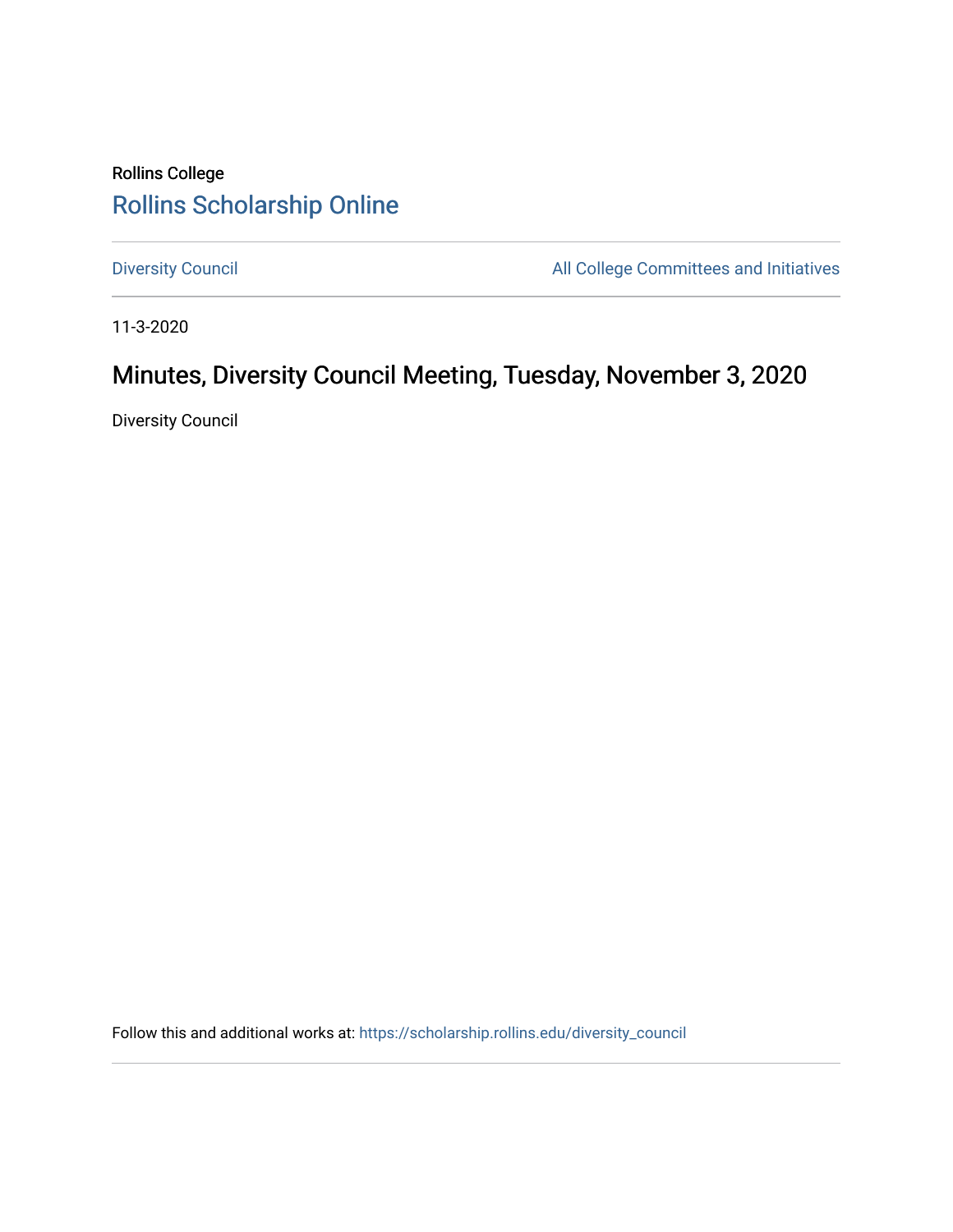### **Rollins Diversity Council Meeting Minutes**

#### **November 3rd, 2020**

- 1. Approve minutes
	- a. Approved
- 2. Announcements and reminders
	- a. It's Election Day!
	- b. Reminders about diversity initiatives/programming from the floor
		- i. Human Resources: 21-day Challenge through CUPA-HR
			- 1. 48 staff & faculty signed up
		- ii. Human Resources: Post-election support
		- iii. Religious Life: Mindful Moments
			- 1. 6 Word Memoirs
		- iv. Bias Incident Response Team
			- 1. Reporting link: <https://www.rollins.edu/bias/>
		- v. CICI: Black Lives Matter March
			- 1. Friday, November 6
		- vi. OISSS: Department of Homeland Security proposal to limit stay of international students
			- 1. Rollins submitted a public comment
		- vii. CICI: Anti-Racism Learning Groups
			- 1. Staff & Faculty: 170 participants; Session 8
			- 2. Students: 78 students; Session 2
- 3. Debrief from DC Chairs meeting with President Cornwell
	- a. Updates on 2019-20 initiatives
	- b. Volunteer for DC Communications/Social Media Coordinator?
		- i. Interested volunteer can contact Stephanie or Jade via email
		- ii. Suggestion for work study student to be assigned to Diversity Council
			- 1. CICI offered to partner on this
- 4. Employee Resource Groups Task Force
	- a. President Cornwell was excited to encourage that this work fall under Human **Resources**
	- b. The chairs are meeting with HR on November 4